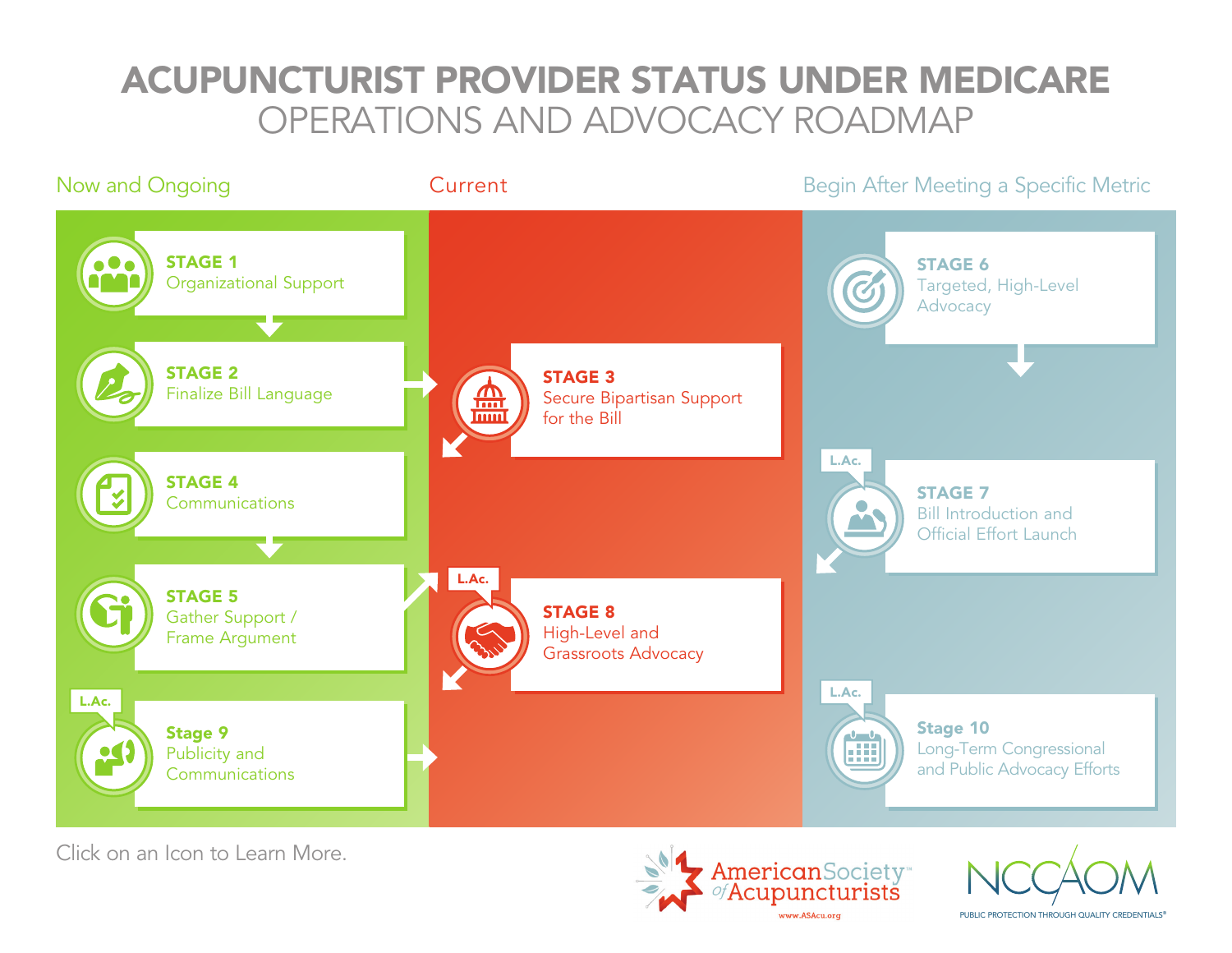# <span id="page-1-0"></span>STAGE 1 ORGANIZATIONAL SUPPORT



- Establish List of Professional Stakeholder Groups.
	- Leaders
	- Regions
	- Contact Information
	- ASA, NCCAOM Liaison
- Develop a Strategic-Outreach Plan to Ensure Stakeholder Alignment and Establish an Organizational Framework Agreement that NCCAOM, ASA will Lead.





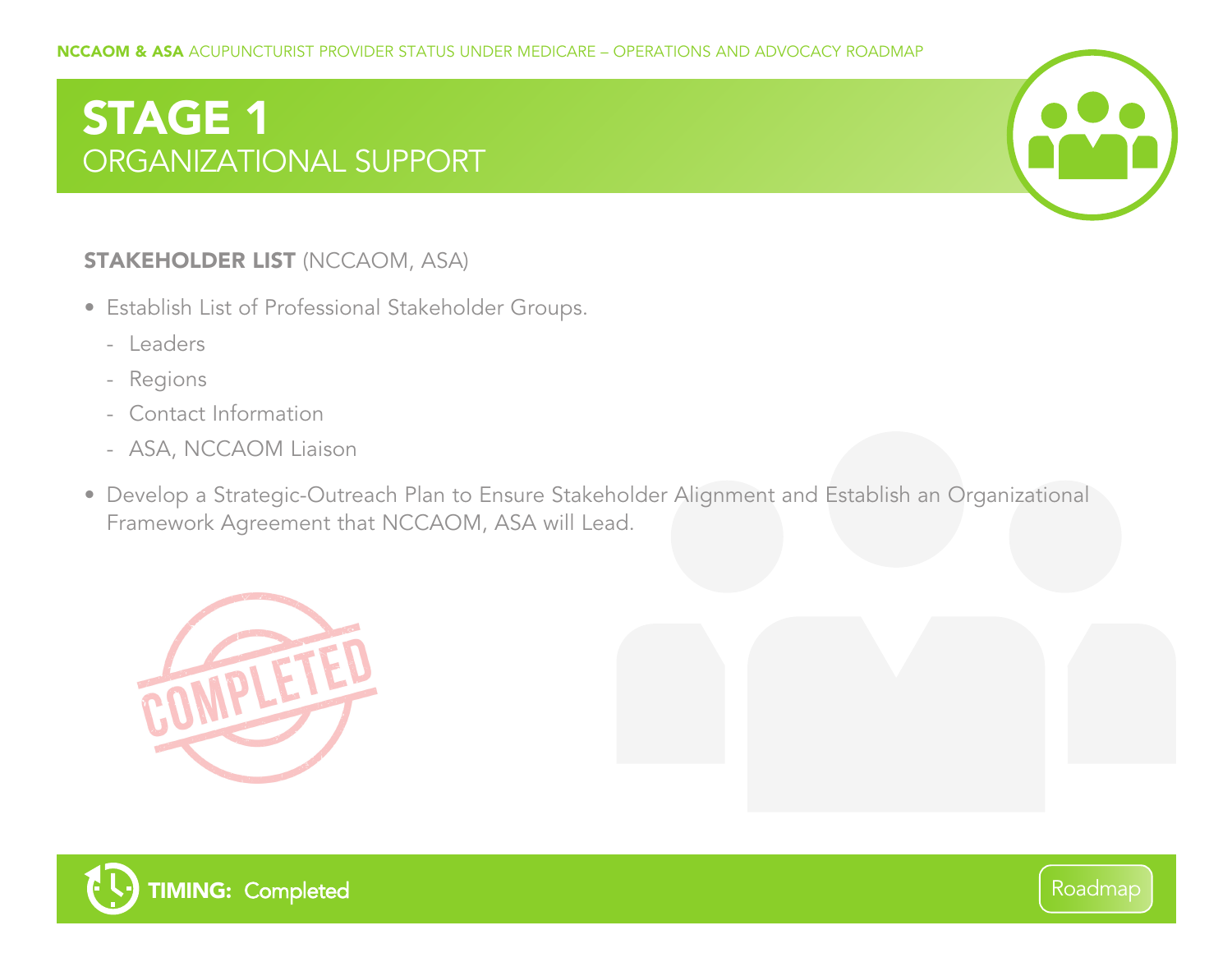# <span id="page-2-0"></span>STAGE 2 FINALIZE BILL LANGUAGE



DRAFT BILL LANGUAGE (NCCAOM, ASA, Congressional Sponsor)

- Develop Bill Language that Provides the Centers for Medicare and Medicaid Services to Recognize Acupuncturists as Medicare Providers.
- Send Draft Language to Stakeholder Groups for Feedback.
- Work with Our Congressional Champion to Finalize Bill Language.





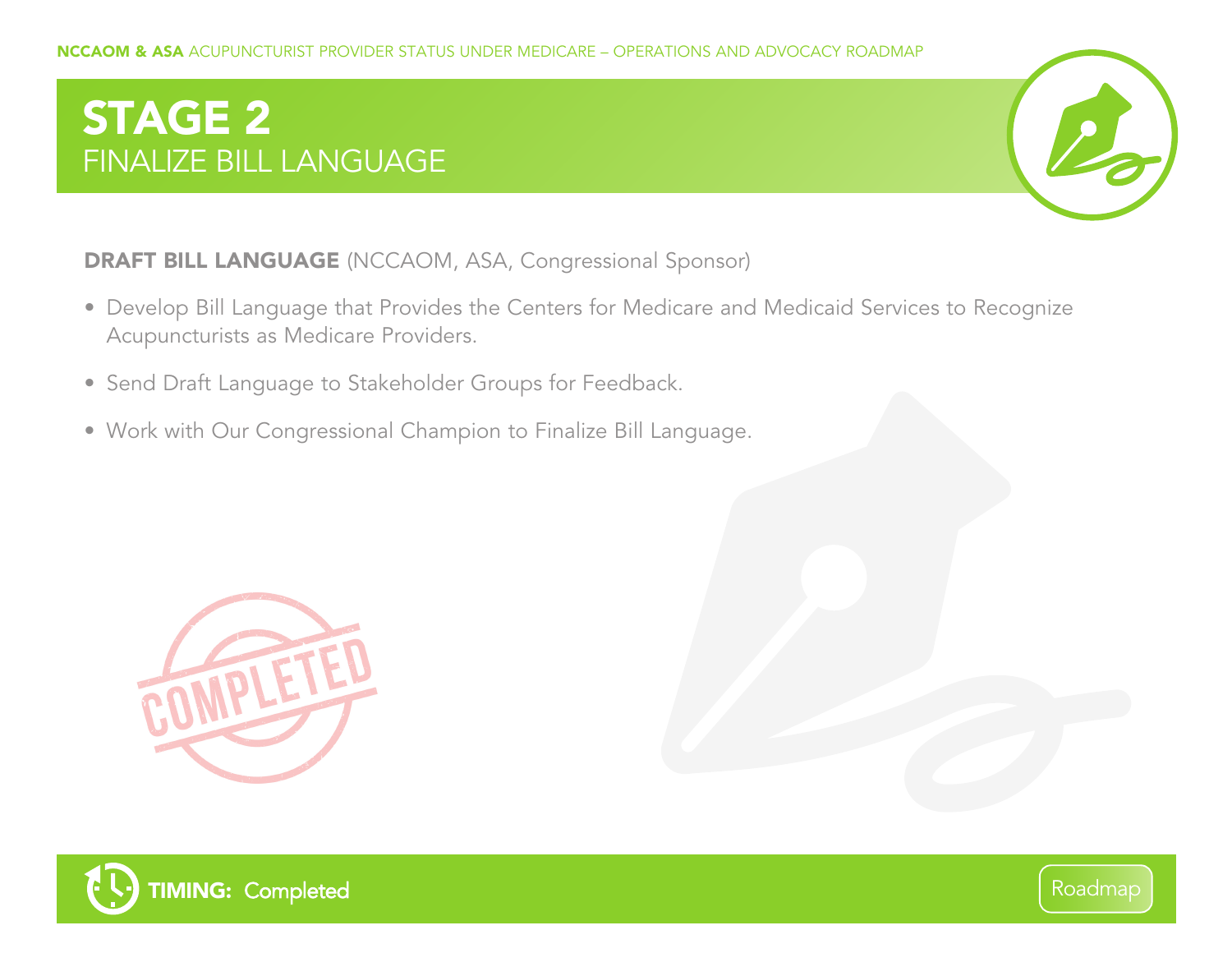## <span id="page-3-0"></span>STAGE 3 SECURE STRATEGIC SUPPORT FOR THE BILL



#### REPUBLICAN CO-SPONSOR (NCCAOM, ASA, Bill Sponsors)

- Secure a House Republican Champion.
- Reach Out to Members of House of Representatives Committees with Jurisdiction Over CMS: Energy and Commerce Committee and the Ways and Means Committee.
- Secure Democrat and Republican Co-Sponsors.



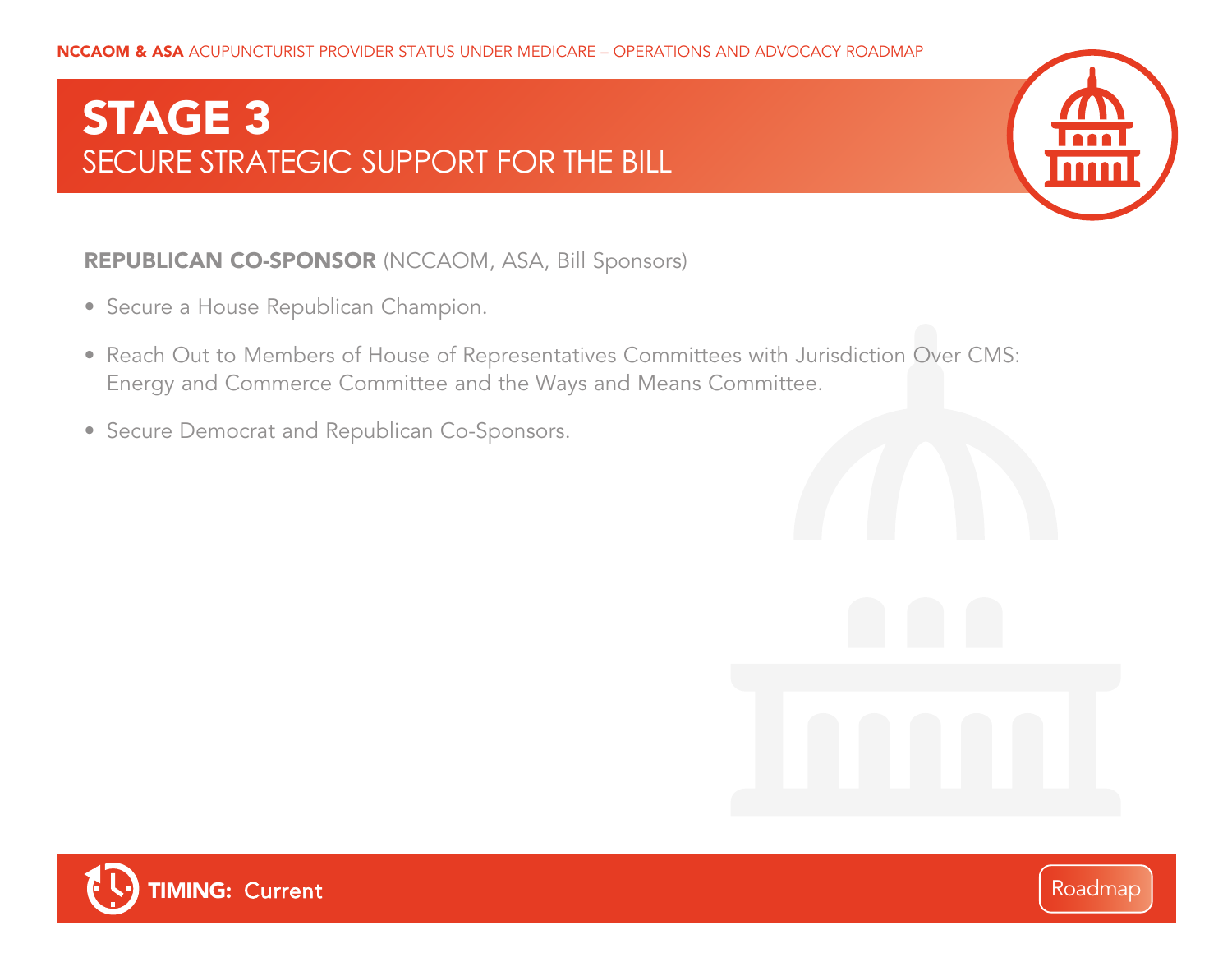# <span id="page-4-0"></span>STAGE 4 COMMUNICATIONS



#### CONGRESSIONAL PACKET DEVELOPMENT (NCCAOM, ASA)

- Issue Brief Outlining the Benefits of Medicare Recognition.
- Bill Talking Points.
- Compile Acupuncture Data Addressing Cost-effectiveness, Quality, Access, Effectiveness.
- Develop Acupuncture in Biomedical Document that Includes Effectiveness Compared to Other Treatments, Role in Combating Opioid Use, U.S. Department of Veterans Affairs and U.S. Department of Defense Acupuncture Recognition.
- Workforce Document that Outlines Acupuncture Workforce Numbers, Geographic Map, Licensure Requirements, Education, Training.

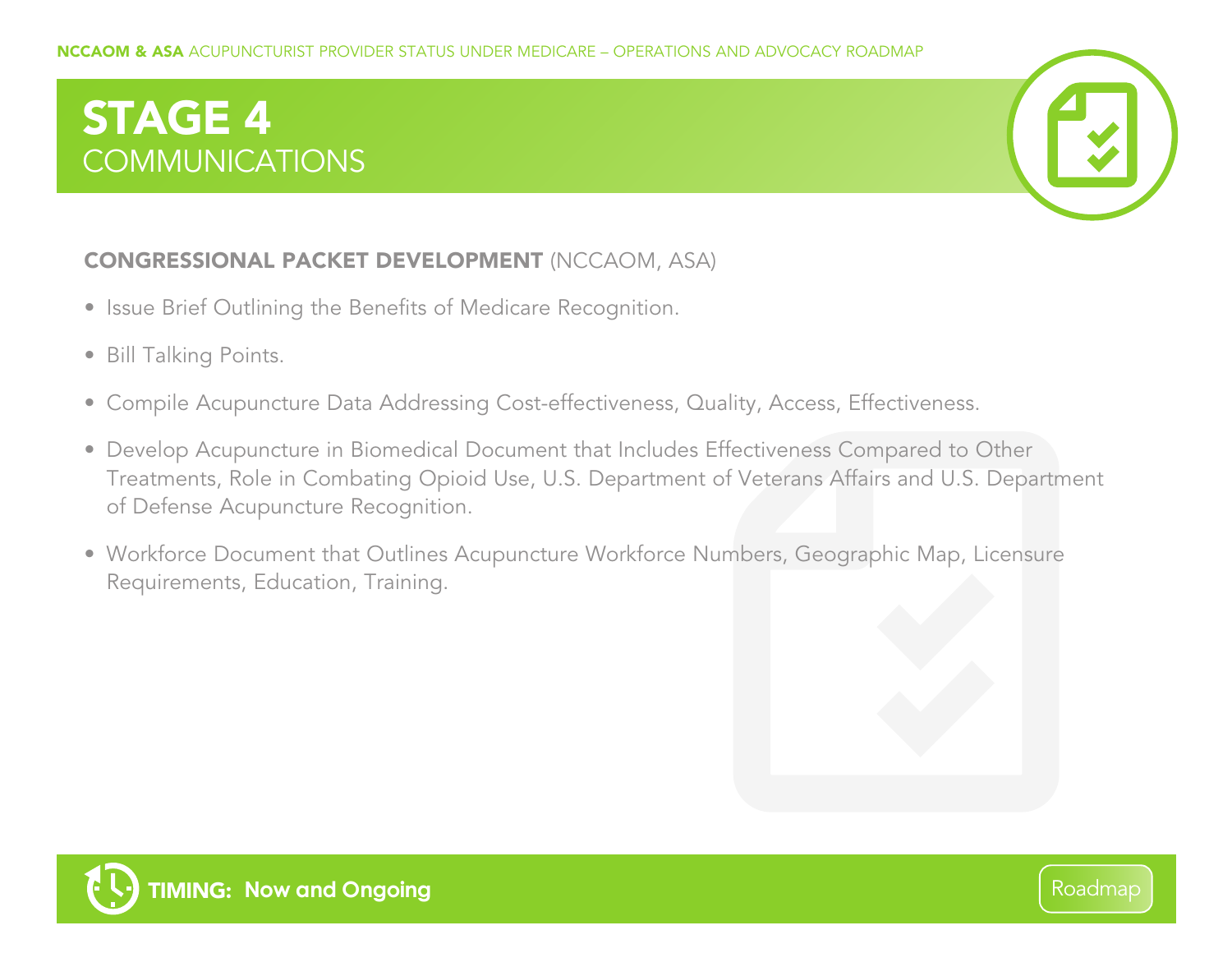## <span id="page-5-0"></span>STAGE 5 GATHER SUPPORT / FRAME ARGUMENT



#### GATHER SUPPORTING RESEARCH (NCCAOM, ASA)

- Perform Environmental Scan to Identify Strong Evidence Areas for Acupuncture and Areas with Evidence Gaps.
- Develop Short Pilot Studies to Help Fill Gaps (long term).
- Consider U.S.-Based Systematic Evidence Review.



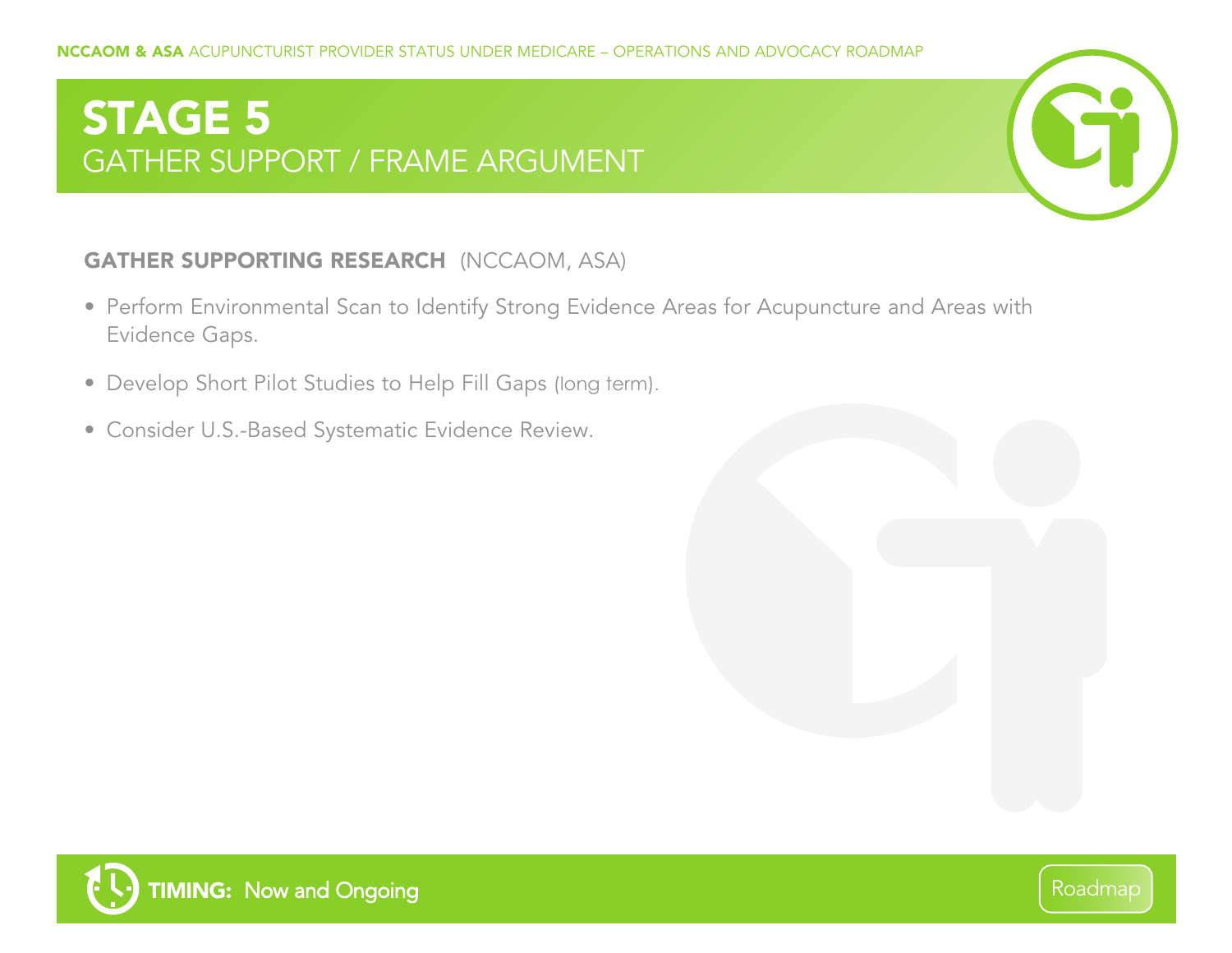## <span id="page-6-0"></span>STAGE 6 TARGETED, HIGH-LEVEL ADVOCACY



#### ORIGINAL CO-SPONSOR OUTREACH (NCCAOM, ASA)

- Outreach and Meetings with W&M, E&C Members.
- Outreach to NCCAOM Diplomates and ASA State Associations and Members About the Bill and Ways Individuals Can Help Support the Bill.

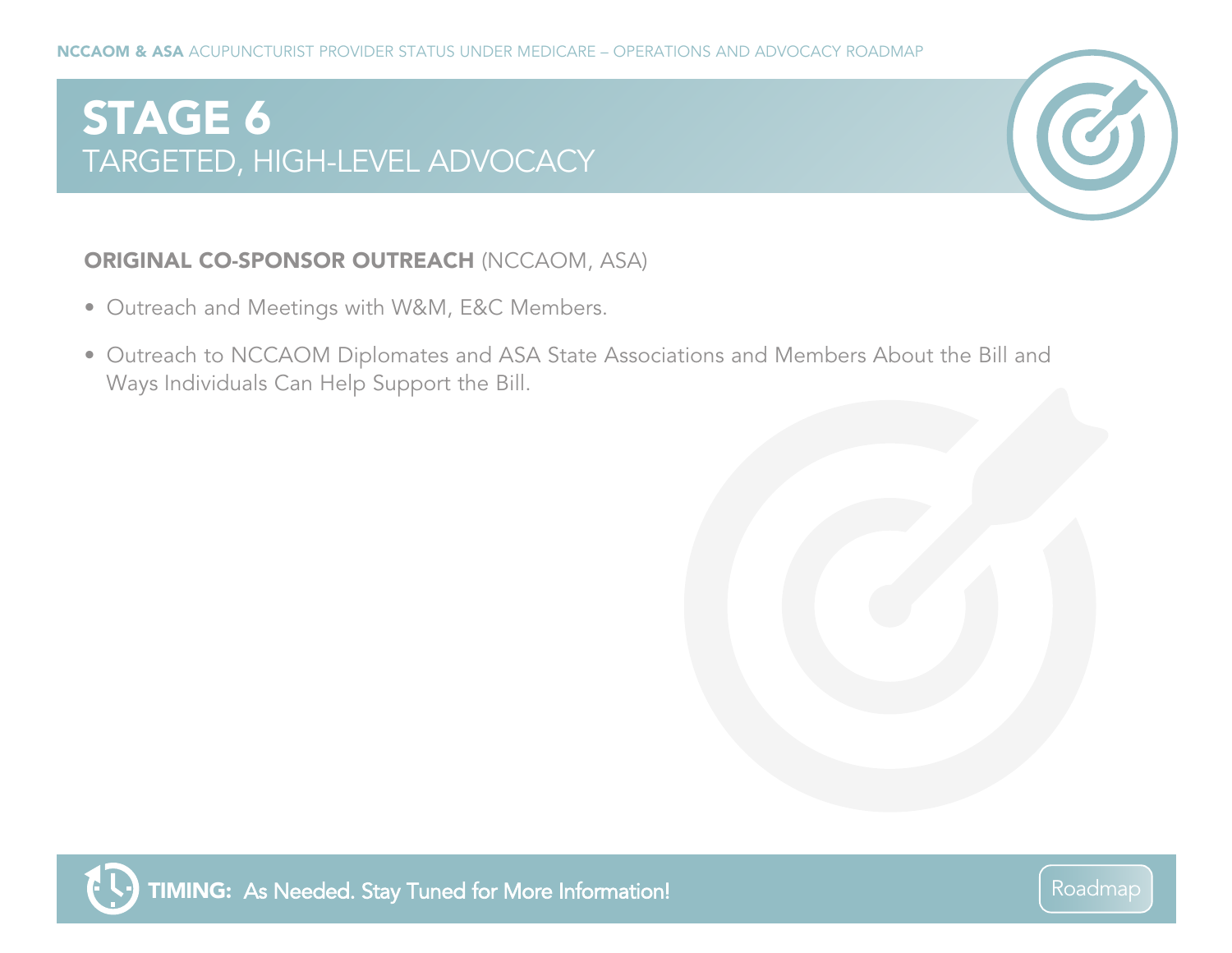# <span id="page-7-0"></span>STAGE 7 OFFICIAL ADVOCACY LAUNCH



ADVOCACY LAUNCH (Congressional Champions, NCCAOM, ASA, Licensed Acupuncturists)

- Organize Grassroots and Media Efforts to Support the Bill.
- Organize Acupuncturist Advocacy Campaigns to Increase Awareness of the Bill and Gather More Bipartisan Co-Sponsors.



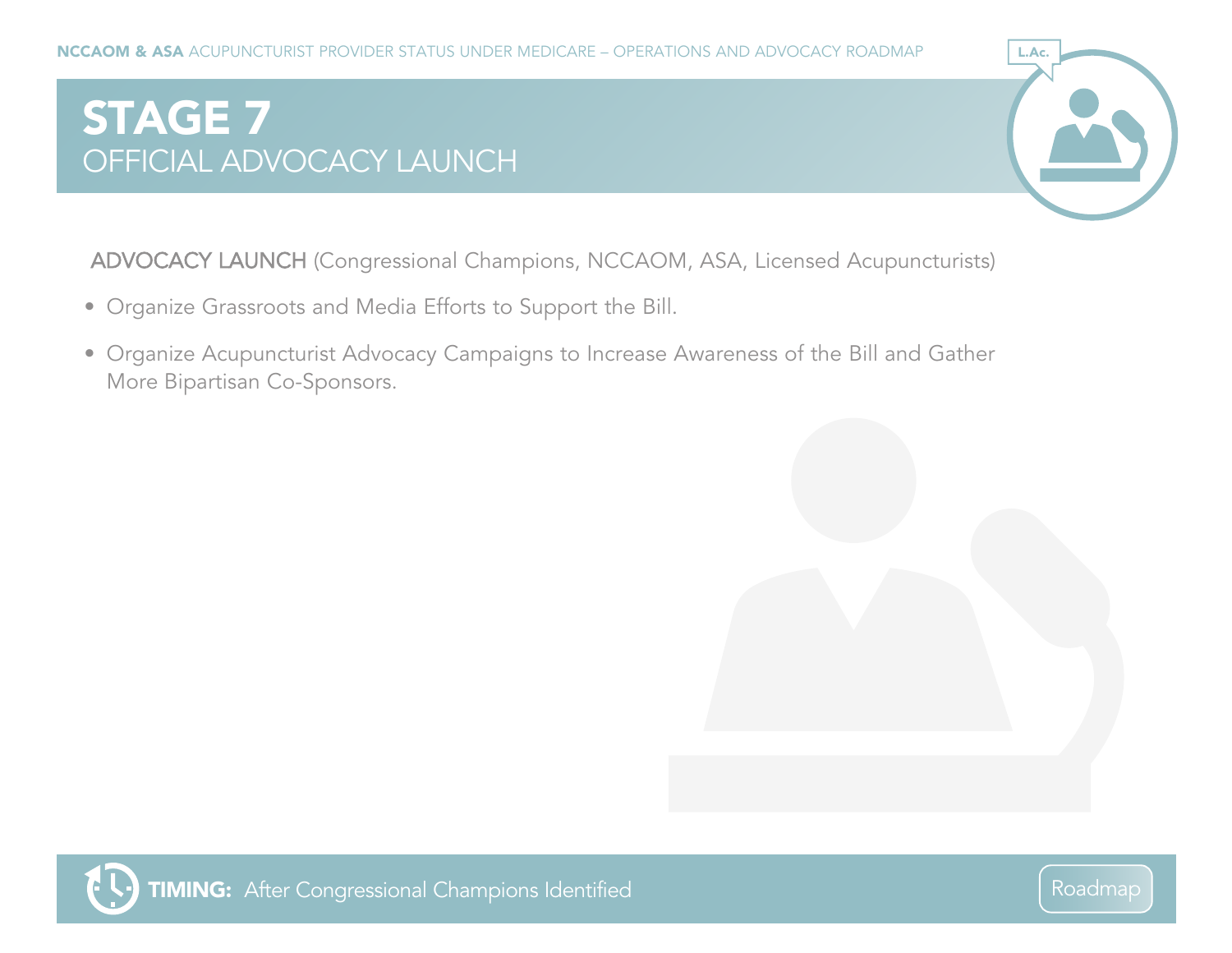### <span id="page-8-0"></span>STAGE 8 HIGH-LEVEL AND GRASSROOTS ADVOCACY



#### ADVOCACY – GRASSROOTS AND HIGH LEVEL (NCCAOM, ASA, Licensed Acupuncturists)

- Develop Grassroots Advocacy Campaign.
	- Training Webinar
	- Grassroots Toolkit
	- NCCAOM, ASA Town Halls
- Identify and Confirm Organizational Support.
	- Identify and Engage Non-acupuncture Healthcare Practitioner Groups that Support the Acupuncture Profession and Medicare Recognition for Acupuncturists.
	- Identify and Organize Patients and Patient-advocate Groups.
	- Identify Coalitions and Collaboratives.
- Plan for Incremental Communications with Profession for Updates and Feedback.
- Develop Organization and Coalition Support List; Develop Outreach Strategy.
- Communicate Advocacy Plans and Engage Groups within Profession.
- − Establish and Work with Regional Champions to Advocate and Promote the Bill.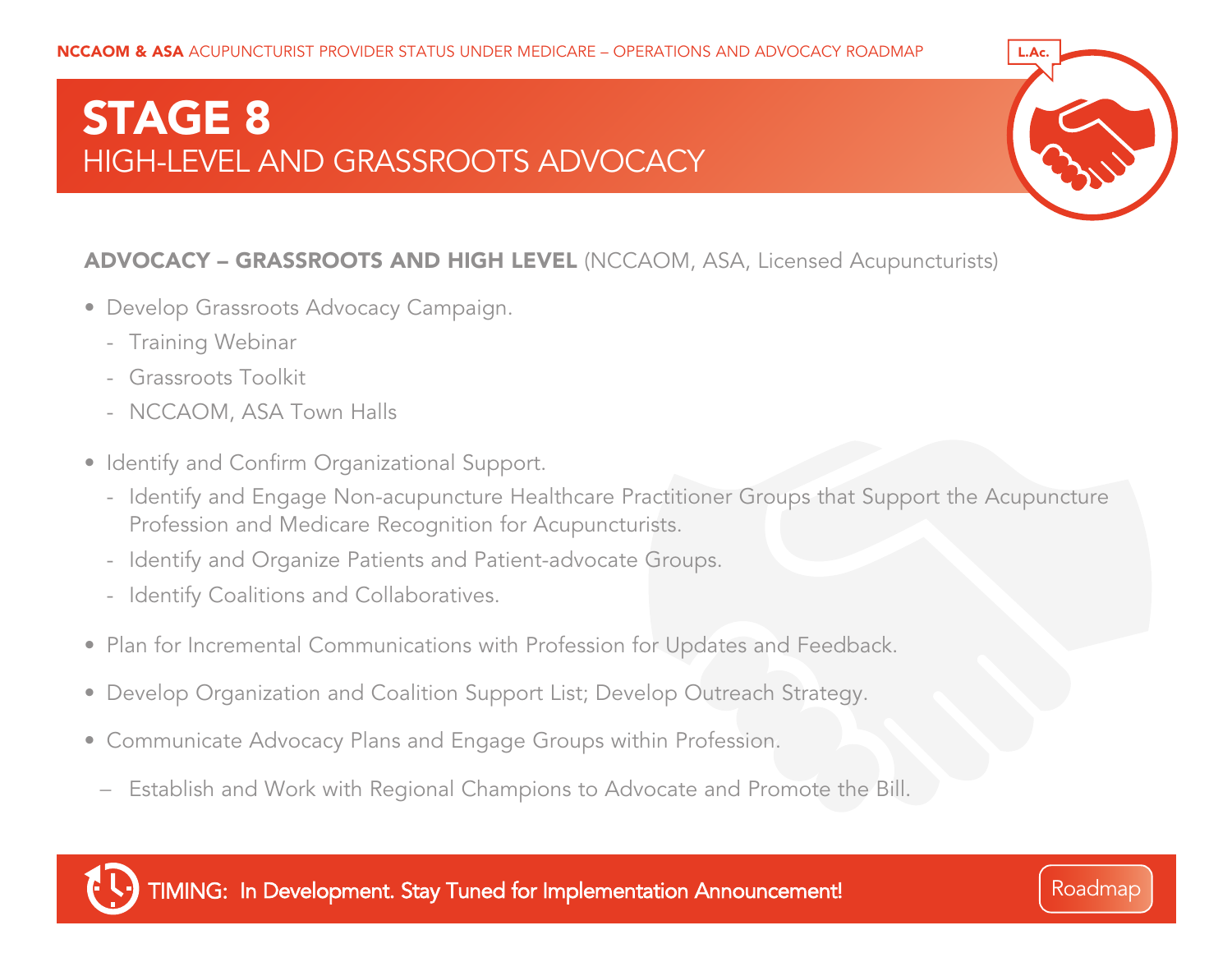# <span id="page-9-0"></span>STAGE 9 PUBLICITY & COMMUNICATIONS



PUBLICITY (NCCAOM, ASA, Licensed Acupuncturists)

- Provide Regular Updates to Profession About the Bill's Progress, Impact of Advocacy Efforts, Upcoming Advocacy Efforts.
- Develop Educational Materials About Impact of Medicare Recognition, Medicare Enrollment, Medicare Compliance, etc. for the Acupuncture Profession.
- Develop Medicare Recognition Pages on the NCCAOM and ASA Websites that Provide Advocacy Updates, Background Information, Supporting Studies, and Other Resource Documents.
- Compile, Develop, and Publicize Case Studies Demonstrating Acupuncture's Effectiveness.